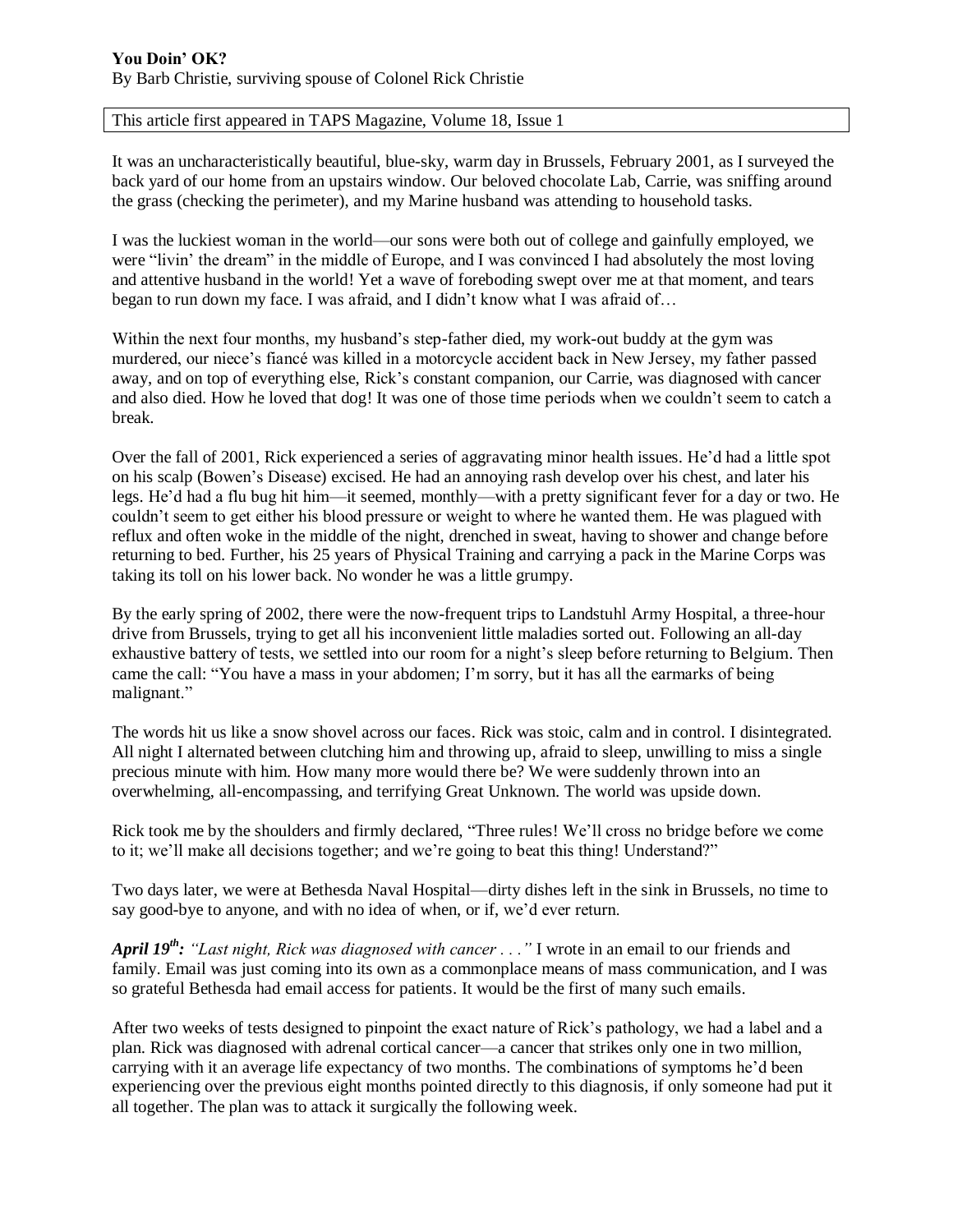We were on a weekend pass to Annapolis when we received two important calls. First, Bethesda called to say they'd changed their minds and felt it was too dangerous to operate; instead, they proposed a course of chemotherapy to reduce the size of the mass and render the surgical procedure less risky. The second was from Walter Reed Hospital, where Rick had requested his case be reviewed for a second opinion. "I think we can put this thing in a bucket!" declared the Army's most experienced and revered urologic oncologist. We moved to Walter Reed.

## **May 14th:** *"Rick is in critical but stable condition after 14 hours of surgery and 50 units of blood. The tumor was described as roughly the size of a basketball . . ."*

We came to refer to this surgery as The Big Dig. I didn't know what to expect the first time I went to his bedside in ICU. He was on a respirator with a surgical wound the shape of a Mercedes Benz logo extending over his entire torso. There were 14 bags hanging on the IV poles, tubes going in and coming out. But he was alive and the tumor was gone, thank God! Things were looking up, and I knew he would win this fight. As he'd said himself many times, "This thing picked the wrong Marine!" When he could finally speak, his first words to me were, "You doin' okay?" We'd be home by Memorial Day!

But weeks passed, and as is often the case with abdominal surgeries, his gut was in no hurry to return to normal function. Until it was, we couldn't leave the hospital. Further, there was the issue of metastatic nodes (basically, baby tumors) in his lungs. That was a battle for another day. For the time being, we prayed, we laughed, and we crossed no future bridges. Finally, on June  $7<sup>th</sup>$ , we left Walter Reed for Quantico. Our dear friends in Belgium had packed up our home and our vehicles and sent everything home to us.

Over the next few weeks, difficulty eating continued to plague Rick. Though he forced himself to walk every day, eventually getting up to four miles, back pain persisted, and he continued to lose weight. He hadn't slept for more than an hour or two at a time since April. It broke my heart to be so helpless. I did what I could to get calories into him by concocting high-protein shakes, and I even managed to get a few boxes unpacked in our new quarters. Before we knew it, it was time for the next surgery—this one to remove the "mets" from his right lung.

Unfortunately, the surgeons weren't able to safely reach all of them; two or three were too close to major arteries to tamper with. Most of the ones they removed proved to be malignant. Not good. As I entered the ICU following that surgery, I could hear a commotion at the distant end. And as I drew nearer, I realized it was my husband screaming. Thoracic (chest cavity) surgery is very painful, at best. But in Rick's case, he had awakened from surgery with a 10 inch incision and a completely ineffective epidural designed to alleviate pain. Again, I was helpless to alleviate his excruciating pain; it was one of the worst moments. They quickly switched him to IV morphine.

Once it took effect, Rick calmed down, and his sense of humor came to the fore. A team of hospital logistics soldiers came through the ICU, taking inventory of equipment. One climbed under Rick's bed and called out the serial number to the second, clipboard in hand. "Ten, thirty-two, sixty-four…" to which Rick added a resounding, "HIKE!"

Recovery from that surgery proceeded fairly normally, with a quick discharge from the hospital. But the malignant nodes remained in his lungs (now treated with well-tolerated oral chemotherapy) and the nerve pain in his back persisted. In fact, it was increasing, which was more than I could say for his weight. By now he'd lost 25 pounds. Further, he had developed a pronounced scoliosis and was noticeably shorter.

**August 22nd:** "*Rick had an MRI today to see what's causing this continuing back pain. It's not good news. They've found another tumor; this one is invading his spinal column."*

Rick was again admitted to Walter Reed for two weeks of daily radiation therapy to beat back the spinal tumor. He was able to get around only with the aid of a walker and torso brace and his spine became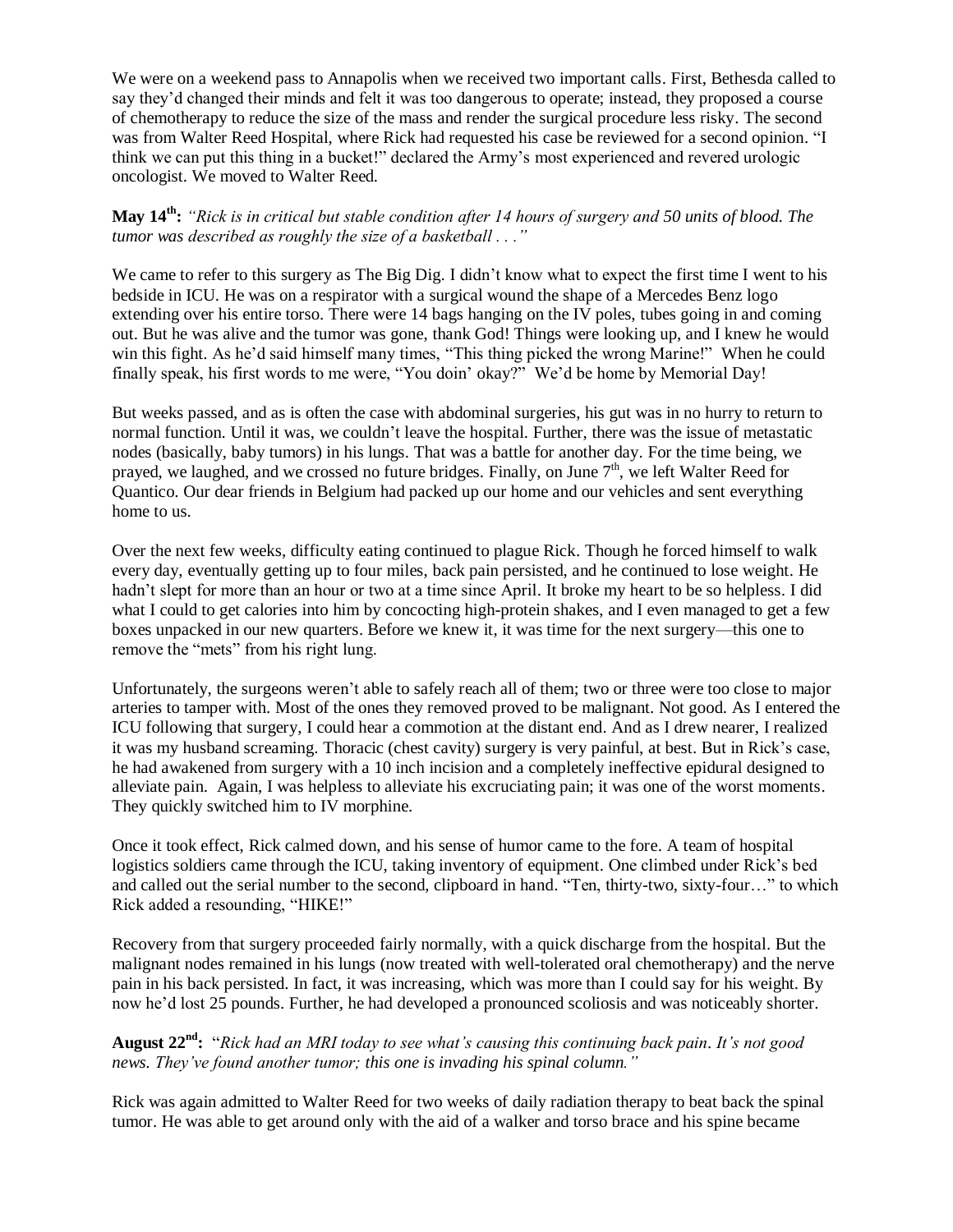diabolically deformed, twisting starboard and port, fore and aft. Our oldest son moved all his belongings into storage, took a leave of absence from his job as a biology teacher, and came home to help.

Over the next couple of weeks, Rick developed crippling muscle spasms down his legs which required immediate stretching when they occurred. That meant he could not be left alone for even a minute. My son and I took turns spending the night with Rick so we could rocket out of the other bed in the room to lift and stretch his legs whenever one of these cramps hit. The spinal tumor was a terrible development. Walter Reed neurosurgeons declared Rick's cancer inoperable. Things were not looking good.

And just when we thought it couldn't get any worse, it did. One evening, over a 10-minute period, Rick went from calmly watching TV, to violently shuddering as his temperature dropped like a rock. He was immediately moved to ICU, diagnosed with pneumonia and sepsis (a total body infection). We were told an otherwise healthy man would have a 70% chance of surviving this infection, but in his weakened state, well…

Family gathered and we prayed. Incredibly, rather than deteriorating further, his breathing improved overnight as the antibiotics took hold. Two days later, he was back in his regular hospital room, crisis averted and family members heading home. We were convinced he was going to beat this thing; otherwise, why had God brought him back from the brink so many times?

Just as Rick was about to begin a more aggressive chemotherapy, word came from additional consultants at hospital centers in New York, Maryland, and Texas. All three concurred that without immediate surgery to stabilize his spine, he would lose bowel and bladder function within two to three weeks, and be paralyzed within six. After much thought and more prayer, we made the decision together to postpone the chemotherapy and go the surgical route.

Rick was transferred by ambulance to Mount Sinai Medical Center in New York City. Déjà vu… as I headed down the hall to his room, I heard loud voices. Rick's morphine had been delayed during the admission process, and he was again without pain medication. What I'd heard was Rick screaming the Lord's Prayer in excruciating pain. It was all he had left to draw on. I was beside myself that they had allowed this to happen! We didn't know these people; they didn't know Rick. We had left the familiar cocoon of Walter Reed, and I feared we had made a terrible mistake for which Rick was paying a dear price.

Rick seemed suspicious of the Mount Sinai staff and unsure if he wanted to proceed. I suspected much of that was the morphine talking, but he had to be comfortable with everything. His world-renowned surgeon arrived the next morning, entourage in tow, and thoroughly explained the process he believed would rid his spinal column of the tumor and stabilize the area. By this time, the cancer had eaten away much of the bone, leaving Rick six inches shorter, and his spinal cord largely unprotected. Over the next few days, with the pain under control once again, he became his irrepressible self, making friends with the nurses, and adjusting to the Mount Sinai routine. He was ready.

**October 10th:** *"After seven hours of surgery and another eleven units of blood, the tumor has been removed from Rick's spine, and he has a brand new titanium spine. He's doing well. We should be home toward the end of next week."*

Yes, it was yet another miracle! After a couple of days recovering in ICU, Rick returned to his hospital room. And on that first day, he hung his legs over the edge of the bed, stood up, and walked down the hall at his fully restored six-foot height. He'd logged a third major scar: this one a huge 20 inch crescent all the way down his back, avoiding the area that had previously been irradiated. (Irradiated skin won't heal.) There was more tumor in his flank area but that surgery would occur later, following the previously postponed chemo round.

And yet . . .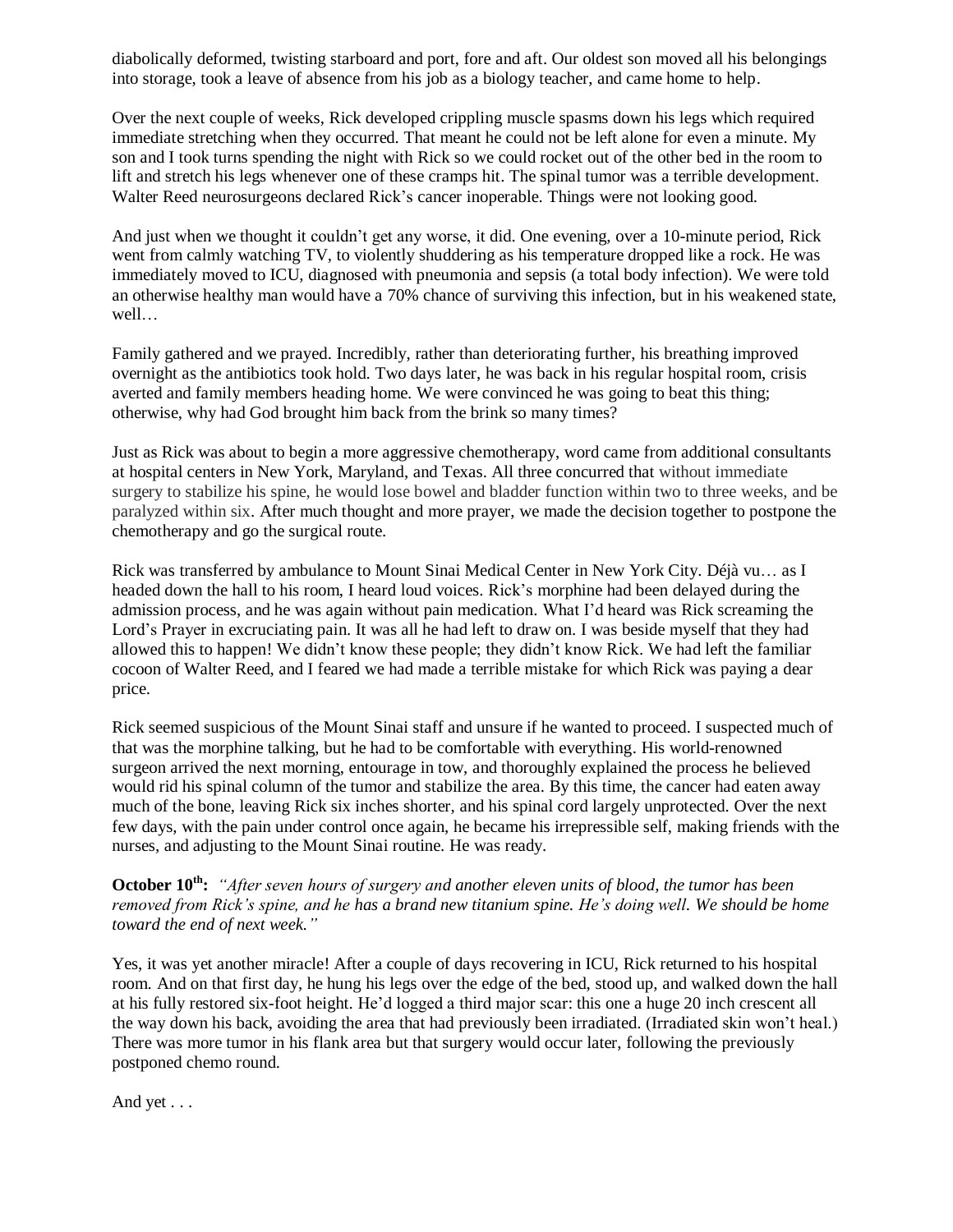## **Oct 21st:** *"Rick has decided to proceed with the second surgery before beginning chemo, after all. This will reduce the tumor burden and hopefully increase the chances the chemotherapy will be effective. We'll be here another couple of weeks."*

I always tried to remain upbeat in my emails, but this was not as straightforward as I made it seem. This surgery would again invade his thoracic cavity, with all the attendant painful recovery issues his previous lung surgery presented. On top of that, they planned to remove one of his ribs. Despite it all, he remained positive as he faced this fourth major surgery and a significant addition to his growing collection of surgical scars.

Quite naturally, there was a complication. During the surgery, they discovered a pus pocket, which necessitated another three weeks of antibiotics to combat. As we approached the Marine Corps birthday, word of his presence had spread to the Marine Corps Recruiting District in nearby Garden City, New York. The Marines brought him a U.S. flag and a Marine Corps flag to decorate his room. He referred to it as "position improvement." And on November  $10<sup>th</sup>$ , they returned in their dress blues with a small brass quartet and a birthday cake and conducted the traditional Marine birthday celebration in the day room. Patients and staff on the ward, none of whom had any clue about the military let alone the Marine Corps, had no doubt in their minds that the Marines had landed, as the strains of the Marine Corps hymn echoed throughout the floor!

The weeks continued to pass. Rick was feeling pretty good, though he still could not eat properly. We passed the days wearing out five decks of playing cards and watching TV. We'd plotted out a TV viewing schedule, like a couple of elderly residents of a retirement home. The routine gave structure to the days and helped pass the time, as we waited and waited for his surgical wounds to completely heal, a process complicated by the radiation he'd received months earlier. We watched the New York Marathon runners pass below our eighth-floor window, as fall passed into winter, always thinking… maybe *next* week, we'll get to go home.

As Thanksgiving approached, it looked truly hopeful that Rick would be able to go home for Thanksgiving, and we began to plan accordingly. Family and close friends from all over the country made travel arrangements to meet us at our quarters on Quantico. This was to be a triumphant return and joyous celebration that Rick had made it through the worst. To that end, I left New York the week before Thanksgiving and returned to Quantico to prepare the house for visitors. Moving boxes were still stacked all over the place, as we hadn't been there long enough to finish unpacking. I wanted the house perfect for him, and worked feverishly to make it so. Our son remained in New York with Rick.

True to form, no sooner had I returned to Quantico than I received a call. There was a slight problem. The doctors had discovered a spinal fluid leak, which is not a good thing, in itself. But in this case, it was also the culprit that was preventing the last little section of his surgical wound from healing. Surgery to close up the source of the leak and graft skin over the non-healing area was scheduled that night. It was impossible for me to return to New York in time for surgery. I knew he was in good hands with our son, so I continued my preparations at Quantico, now praying he'd be able to attend his own Thanksgiving celebration.

If you're keeping score, this was Rick's fifth major surgery.

**December 5th:** *"Well, Rick made it home for Thanksgiving! And it was glorious, surrounded by 25 to 30 close friends and family members. His weight loss was shocking to those who had not seen him for some time, but his spirits were high, even if he could only eat a very little."*

Unfortunately, within the next 72 hours, he'd cycled through the Fort Belvoir Emergency Room, Walter Reed Hospital, and right back to Mount Sinai. Rick had developed another infection. A sixth surgery was required to clean out the site, but he was soon feeling better and we hoped to be home in time for Christmas.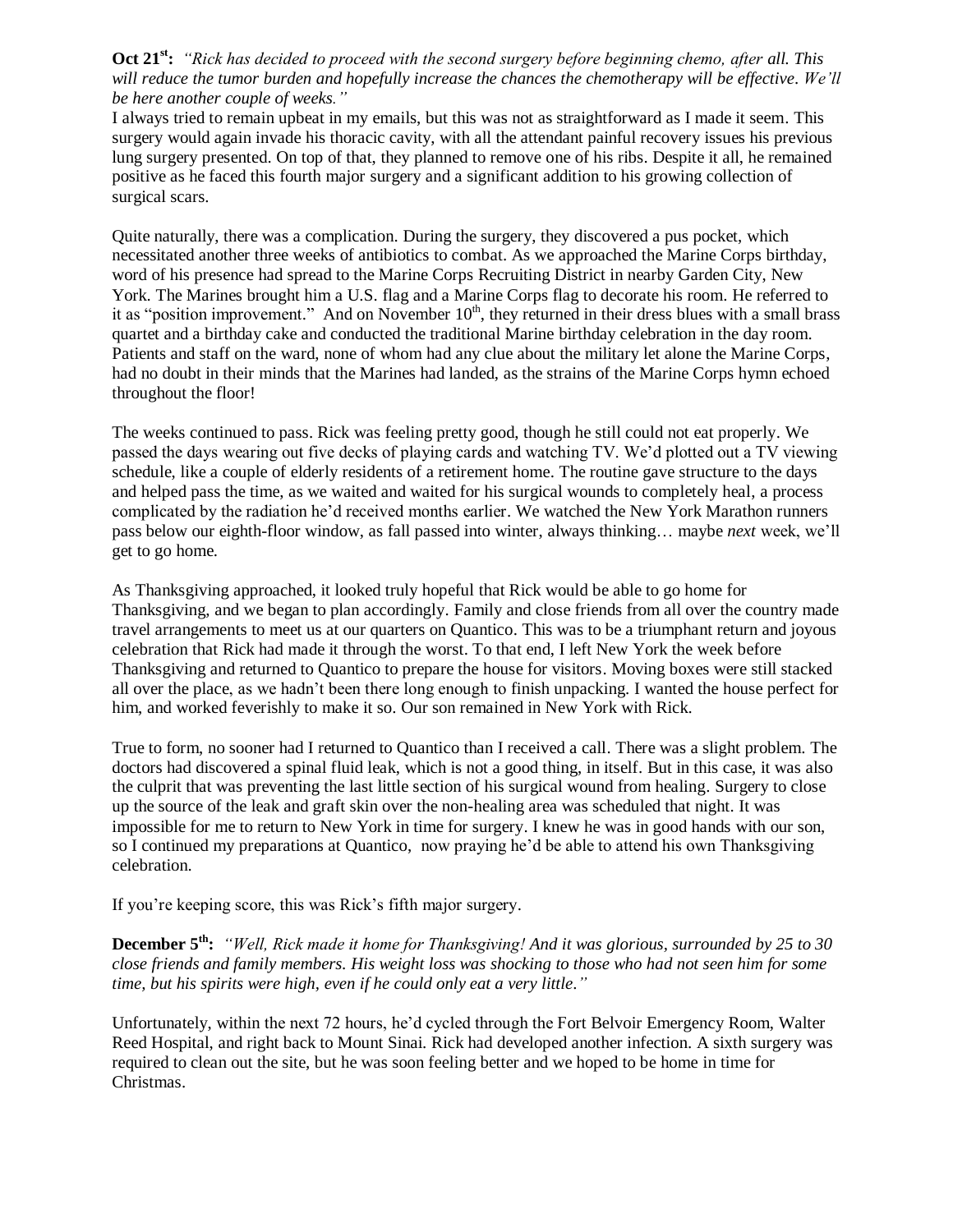Friends back at Quantico bought us a live Christmas tree and stuck it in a bucket of water on the back porch, ready for our return. Rick had admittedly pushed it, leaving Mount Sinai so soon after his fifth surgery, but he didn't regret it one bit. It had been a glorious Thanksgiving, and we all had so much to be thankful for that year.

Once more, our hopes were dashed one sunny winter day, as the upper part of his body began to swell. He actually looked terrific, as his weight loss appeared to be eradicated. But it was only fluid retention caused, frighteningly, by a clot near his heart. He was moved to the Cardiac Care Unit and started on major league anticoagulants. Over the next two weeks, he lost 45 pounds of fluid, and returned to our now familiar room on the eighth floor. Christmas came and went, as did New Year's Day. The needles fell off the Christmas tree on our Quantico back porch. We were living the real-life version of the movie, *Groundhog Day*. How desperately we just wanted to go home!

Rick had been receiving nutrition through an IV. But the IV had contributed to the blood clot, so it had to go, and was replaced with a peg tube. The peg allowed him to get nutrition directly into his stomach. He had developed a yeast infection in his esophagus as a result of all the antibiotics he'd been on, which added to his difficulty eating. The days dragged on and on. But at some point each day Rick would ask, "You doin' okay?"

In mid-January, Rick's grim-faced team of doctors and our favorite nurse called me into a small conference room. They had done all they could do for my soul mate. Chemo was his only remaining hope. We had all grown close over the months, and there wasn't a dry eye in the room. It was time to go home.

We bid a tearful good-bye to our Mount Sinai friends on January 22<sup>nd</sup> and headed south to Virginia. Rick was doing well and feeling strong. But as the day wore on, I sensed something was wrong. He seemed a little "off," uncomfortable and oddly anxious. It was bitterly cold, so we waited until arriving at Walter Reed (where I needed to drop off medical records) for him to get out and stretch inside the warm hospital. A passing doctor friend happened by, noticed what I was noticing, and insisted Rick go to the ER and get his vitals checked. Really?!? We're 45 minutes from home! Can't we just go *home?!?* But Rick reluctantly complied*,* and all was not well. He was dehydrated, but felt much better after receiving some IV fluids. We were ready to leave, but they insisted he wait.

Rick and I were in a treatment room with two beds. As night crept into the early morning hours, I propped myself up in the corner on one of the beds, half asleep, while Rick was being treated on the other. Suddenly, a tremendous flurry of activity erupted around his bed. I could barely see him for all the surrounding medical personnel. One jumped on the table and, straddling his body, rhythmically pounded on his chest, imploring, *"Colonel! Can you hear me? Open your eyes! Colonel! Come on, now! Stay with us!"* 

What was happening? How could this be? We were almost home! It was unimaginably surreal. Struggling to comprehend what was going on, I experienced tunnel vision as my peripheral field narrowed. Then, from somewhere, I heard a small voice say, "He's DNR (do not resuscitate)… he's DNR." And I realized the voice was mine.

Once more, a miracle, of sorts. Despite discontinuing their efforts, Rick's heart began beating, and he took a breath. He was in congestive heart failure and again septic. Moved to Walter Reed's CCU, he was in and out of consciousness over the next ten days. Two very special Marine Corps generals came to his bedside, pinned two decorations on his hospital gown, and retired Rick from active duty. It's referred to as "medical retirement, death imminent." He was aware of none of it

As Rick, incredibly, began to improve, he moved back to his original ward at Walter Reed. As if he hadn't already been through enough, along with regaining consciousness came the realization that a clot thrown to his spinal cord had resulted in paralysis from the waist, down.